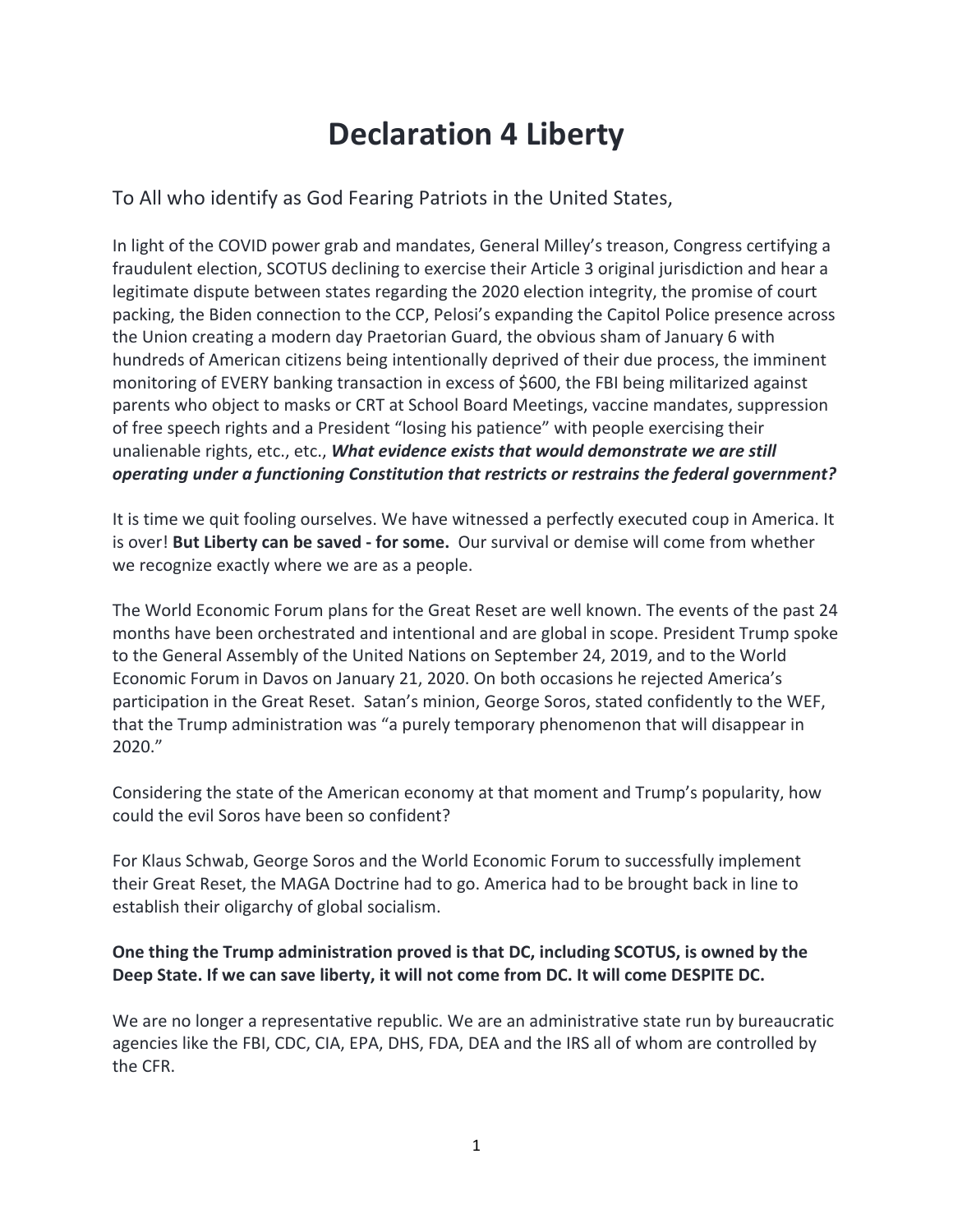We deceive ourselves presuming we will "take back Congress" in 2022. IF we were to make it to 2022 (remembering the Great Reset), why do we assume a fair election in 2022 considering the 2020 Presidential election, the Georgia Senate Runoff and the California recall election? Even with the victory in Virginia, those controlling DC have doubled down on their Covid tyranny rather than moderating. They aren't concerned about 2022! They are going for the knockout blow NOW! **This whole effort is global in scope - MAGA cannot be because of the Great Reset.**

As we all wish to look to the Constitution to save the Union, consider these points:

- One famous, renowned attorney admitted in my presence on 9/24/21 that "most judges" don't care what the Constitution says." Yet, we pin our hopes on the Constitution saving us in Federal Courts.
- I possess an email from United States Senator James Lankford stating as a matter of fact of the 2020 Presidential Election, *"There absolutely was fraud...".* If members of the US Senate KNOW there was fraud, then how could they certify the 2020 Presidential Election? The Constitution failed in securing a legitimate election.
- In Article 3 of the US Constitution, the Supreme Court was given original jurisdiction in disputes between states, yet THEY IGNORED THE CONSTITUTION and refused to hear the Texas lawsuit over election fraud.
- Commanding General Milley clearly violated his oath to secure and defend the US Constitution committing treason, with no consequences.
- While actual terrorists burned cities across America with no consequence, American citizens lured into the Capital on January 6 have been deprived of their "Constitutionally guaranteed" rights rotting in jail.
- We have witnessed our unalienable rights of life, liberty and pursuit of happiness be deprived with illegal covid mandates and a President who is losing patience with his subjects for not receiving an experimental genetic experiment.
- We are seeing the Speaker establish a modern-day Praetorian guard across America opening Offices of the Capitol Police across these United States for some imagined homegrown terrorists while our southern border is being invaded and a true terrorist regime had been established by this government in Afghanistan.

Perhaps the Constitution didn't bind down enough the mischief of men as Jefferson hoped. Perhaps it is John Adams warning that our Constitution was made only for a moral and religious people. **Either way, whatever our Constitution once was or was supposed to be, it isn't any more. That is an irrefutable fact.**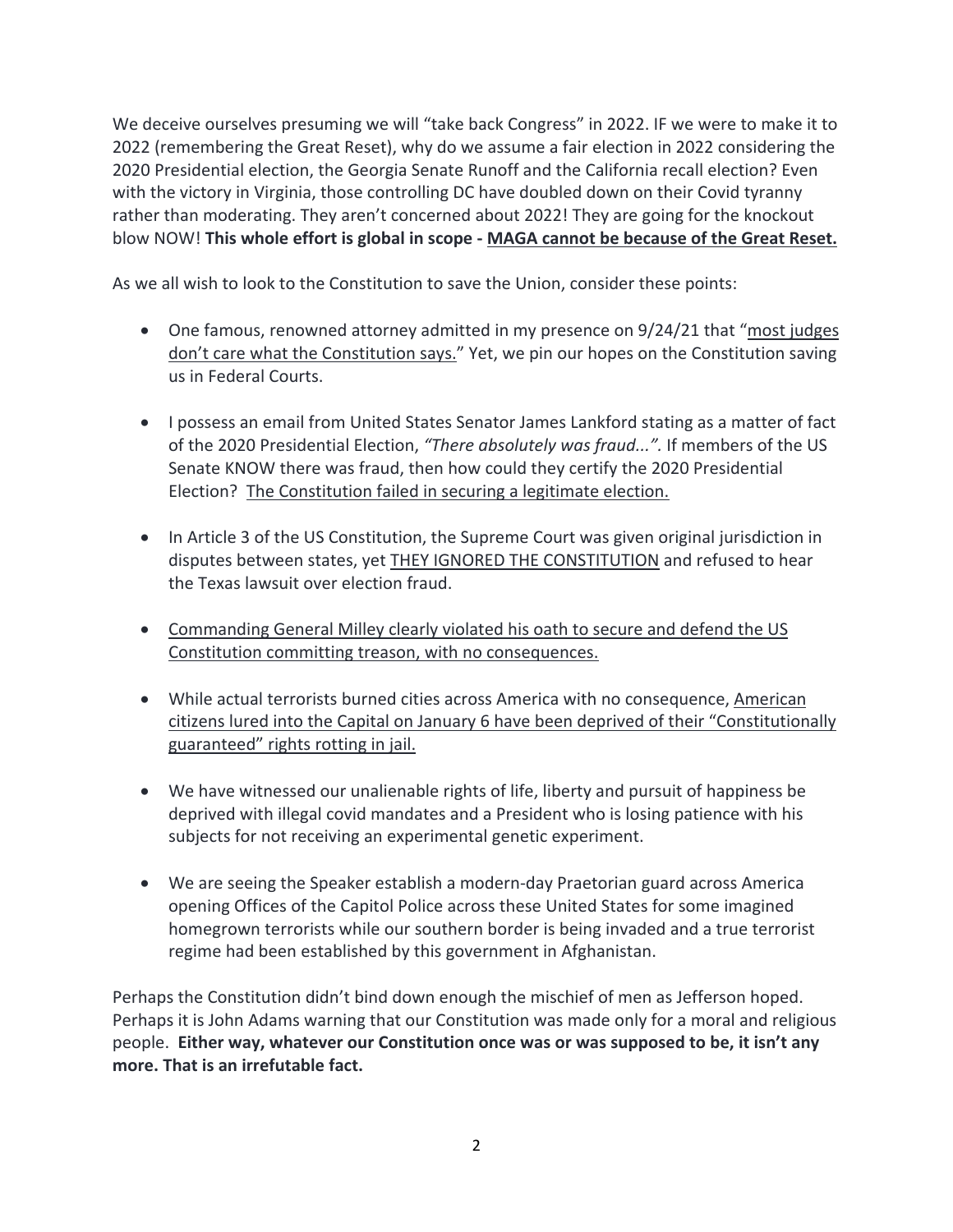In 1774, loyal British citizens did everything within the "legal" process to resist tyranny. Finally in 1776, they took stands as sovereign states to stop tyranny.

It's time we face reality. None of us want to be here, but God has placed us here for such a time as this.

**States created a limited Federal government. The Constitution is the "operating agreement" for that limited partnership.** Those who are elected to Federal Office swear an oath to be bound by, protect, and defend the Constitution from enemies foreign and domestic. It is an operating agreement. **The Constitution is neither holy writ, nor is it a suicide pact!**

Preceding and superior to our "operating agreement" is our mission statement, our statement of faith, our birth certificate, and our reason for being - the Declaration of Independence.

This DECLARED the sole purpose of government was to secure unalienable rights given by God. "*Whenever ANY form of government* **(including the current administrative bureaucratic one in DC)** *becomes destructive of these Ends, it is the Right of the People to alter or to abolish it, and to institute new Government, laying its Foundation on such Principles, and organizing its Powers in such Form, as to them shall seem most likely to effect their Safety and Happiness."*

The mantle of freedom and liberty has once again fallen to the people of the states, that's you and that's me. Just as 13 sovereigns acted to secure and defend their God given rights in 1776, our sovereigns must again do the same.

Our philosophical/political differences are so great, they have become *irreconcilable*. Therefore, it is time for a political divorce – not a war of hostilities, but a well-reasoned, peaceful separation. This is the essence of what the Colonists were doing in 1776 and their "document of separation" was the *Declaration of Independence.* Recognizing that differences between peoples (the American colonies and Great Britain) can become irreconcilable, they made the following declaration:

*"When in the Course of human events, it becomes necessary for one people to dissolve the political bands which have connected them with another, and to assume among the powers of the earth, the separate and equal station to which the Laws of Nature and of Nature's God entitle them, a decent respect to the opinions of mankind requires that they should declare the causes which impel them to the separation."*

**It appears that as many as 28 states are like-minded enough that they could compact together and refuse to be part of the Great Reset and Global Socialism.** These states have a combined population of approximately 140 million citizens, possess the necessary industrial and energy infrastructure to create a thriving economy producing a combined GDP of some \$8 trillion. They own 42 deep water ports, with 3 naval fleets and numerous military installations operating within their borders – all sufficient resources for mutual protection and defense.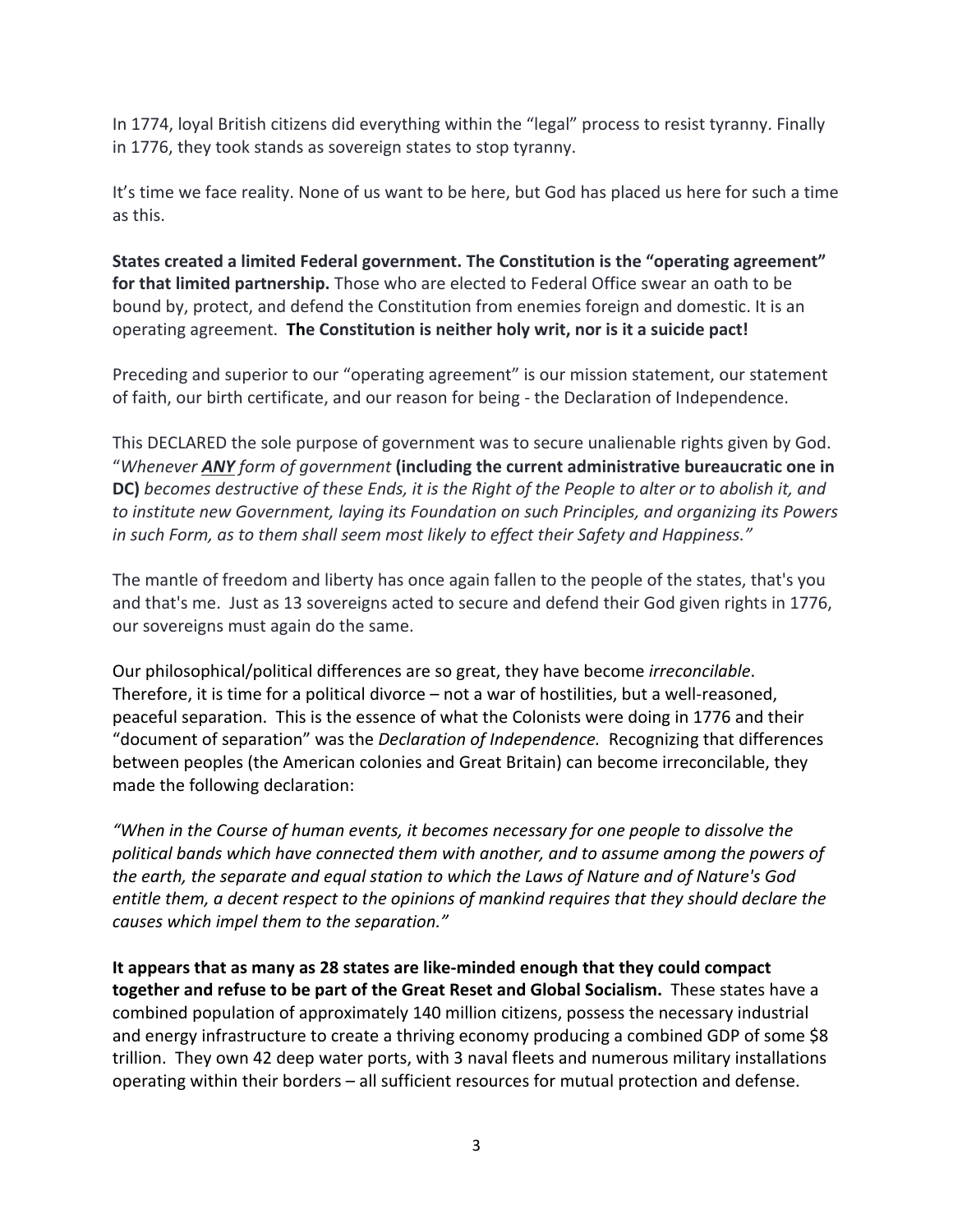Imagine a federation of 28 states that revere and would honor the principles articulated in the *Declaration of Independence* and would not allow atrocities like abortion, would not allow the governmental/bureaucratic overreach that dictates everything from what lightbulbs we can use, how many gallons we can flush in our toilets, to more recently, what businesses are *essential* and whether our children must wear masks all day at school!



It only takes maturity and rational thinking and the red-states can be free and create a beachhead to set free those across the world who want to be free of this darkness. Starting with our cousins in Australia!

Imagine a TRUE free market with a gold backed currency combined with blockchain technology owned by the people and not central bankers! All debts, including social security, would be assumed in pro-rata share by each state, except those debts to the private bank of global oligarchs – the Federal Reserve. They can go pound sand. The economy WOULD reset. To be sure, there would be challenges, but markets would quickly skyrocket with true economic freedom and a true free market.

Recognize that by doing nothing, we are destined for hyperinflation, food shortages, and the World Economic Forum's PROMISE that by 2030 private citizens would own NOTHING! **Pain is unavoidable!** There will be no *"return to normal"* only the globalists' *"new normal."* Their plan to "*build back better"* includes masks for children, non-stop boosters, no meat in your diet, rolling blackouts, confiscation of private firearms, no private property ownership – in short, no life, liberty, or pursuit of happiness, just life according to their dictates.

The issues we face are nothing new to the human experience. Our Pilgrim Fathers and Mothers faced extremely difficult decisions as they broke from (divorced, separated from) the Church of England, but they persevered and did what was right. Today, we honor them as heroes. In similar fashion, in 1776, fifty-six men representing 13 sovereigns faced extremely difficult